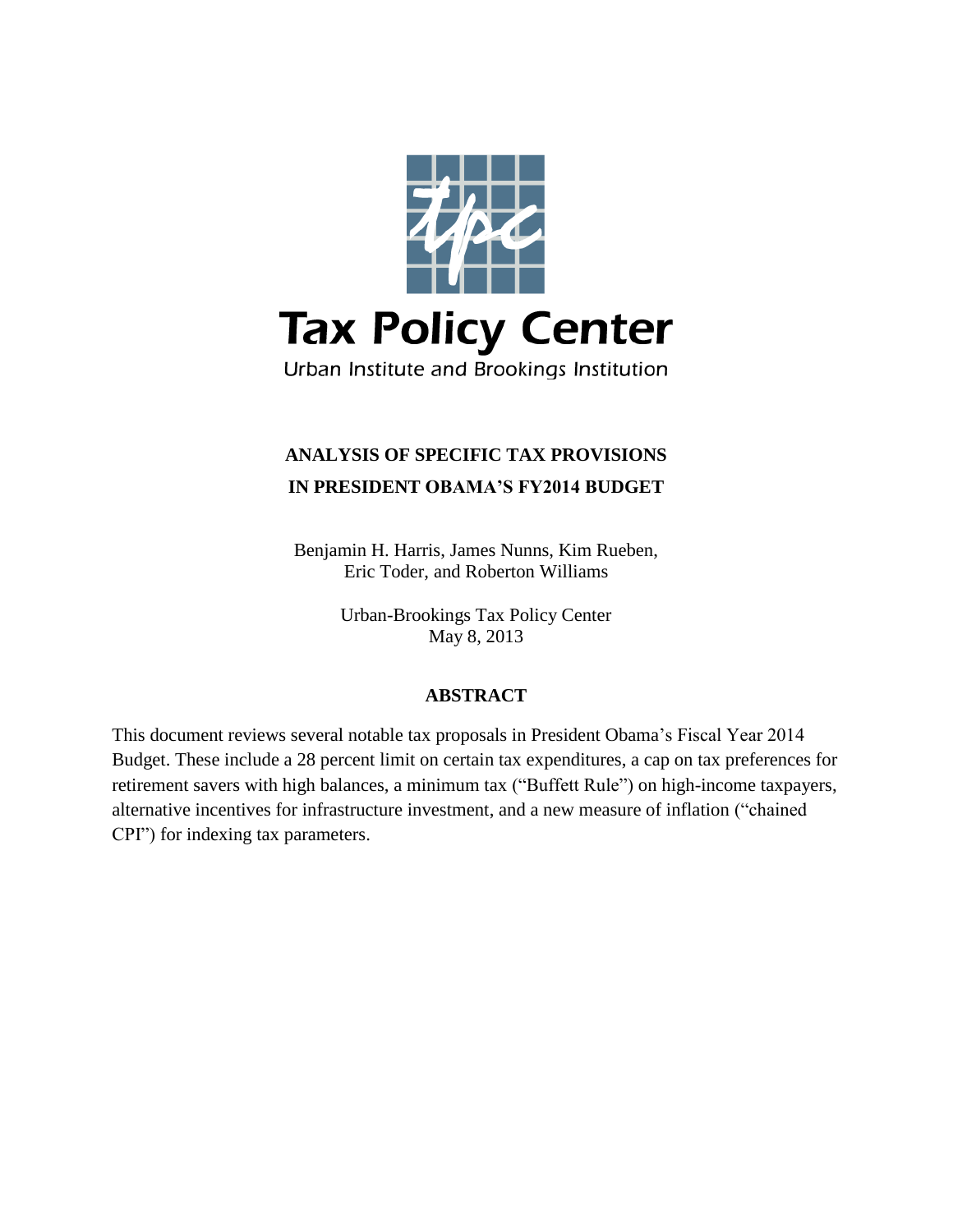### **28 Percent Limit on the Value of Certain Tax Expenditures**

Tax expenditures are special deductions, exclusions, or deferrals in the tax code that lower taxes for selected activities or taxpayers. For example, taxpayers not using the standard deduction may claim itemized deductions for state and local taxes, mortgage interest, and charitable contributions, and workers compensated with employer-provided health insurance do not pay taxes on the value of the premiums. Because exclusions and deductions reduce taxable income, their effect on tax liability depends on the taxpayer's tax bracket. For example, exclusions or deductions totaling \$10,000 reduce taxes for a person in the 15 percent bracket by \$1,500 (15 percent of \$10,000) but cut taxes by \$3,960 for a person in the 39.6 percent bracket (39.6 percent of \$10,000).

The rationale for tax expenditures varies by provision. Some household expenses—such as those for extraordinary medical costs or employee business expenses—arguably reduce a taxpayer's ability to pay and should therefore be deducted in computing taxable income. Other deductions and exclusions subsidize behaviors, such as charitable giving and home purchases, which many believe generate wider social benefits. Similarly, the exclusion of interest on state and municipal bonds reduces borrowing costs for states and localities, the exclusion for employer-paid health insurance premiums encourages employers to provide health benefits to their workers, and the deduction for contributions to qualified retirement saving plans encourages workers to save for retirement.

Economists often question the justifications for tax expenditures. For example, retirement security provisions may not boost overall saving much because people can contribute by shifting wealth from other accounts. The exclusion for employer health insurance may encourage excessively generous benefits and raise health care costs. Moreover, even when tax subsidies encourage desirable behavior there is rarely a good reason for providing a larger subsidy per dollar of the favored activity to higher-income than to lower-income taxpayers.

The president proposes limiting the tax benefit of itemized deductions and specified exclusions and deferrals to no more than 28 percent of the amount of the exclusion or deduction, starting in  $2014<sup>1</sup>$  The limitation would increase taxes for taxpayers whose marginal tax rate exceeds 28 percent and reduce the incentives that these tax preferences provide them. The administration estimates that the proposal would increase revenues by \$529 billion between fiscal years 2014 and  $2023.<sup>2</sup>$ 

<sup>&</sup>lt;sup>1</sup> In addition to itemized deductions, the limitation would apply to exclusions of state and local bond interest and employer-sponsored insurance purchased with pre-tax dollars and deductions for health insurance costs of selfemployed individuals, employee contributions to defined contribution retirement plans and individual retirement accounts, income attributable to domestic production activities, certain trade or business expenses of employees, moving expenses, contributions to health saving accounts and Archer MSAs, interest on education loans and certain higher education expenses.

<sup>&</sup>lt;sup>2</sup> The 28 percent limitation would apply to itemized deductions that remain after the current law limitation on itemized deductions (Pease). Under Pease, taxpayers with AGI above \$250,000 (\$200,000 for single returns) lose 3 cents of itemized deductions for every additional dollar of AGI above these income thresholds. This effectively amounts to an increase in marginal tax rates for high-income taxpayers who itemize, but for most of these taxpayers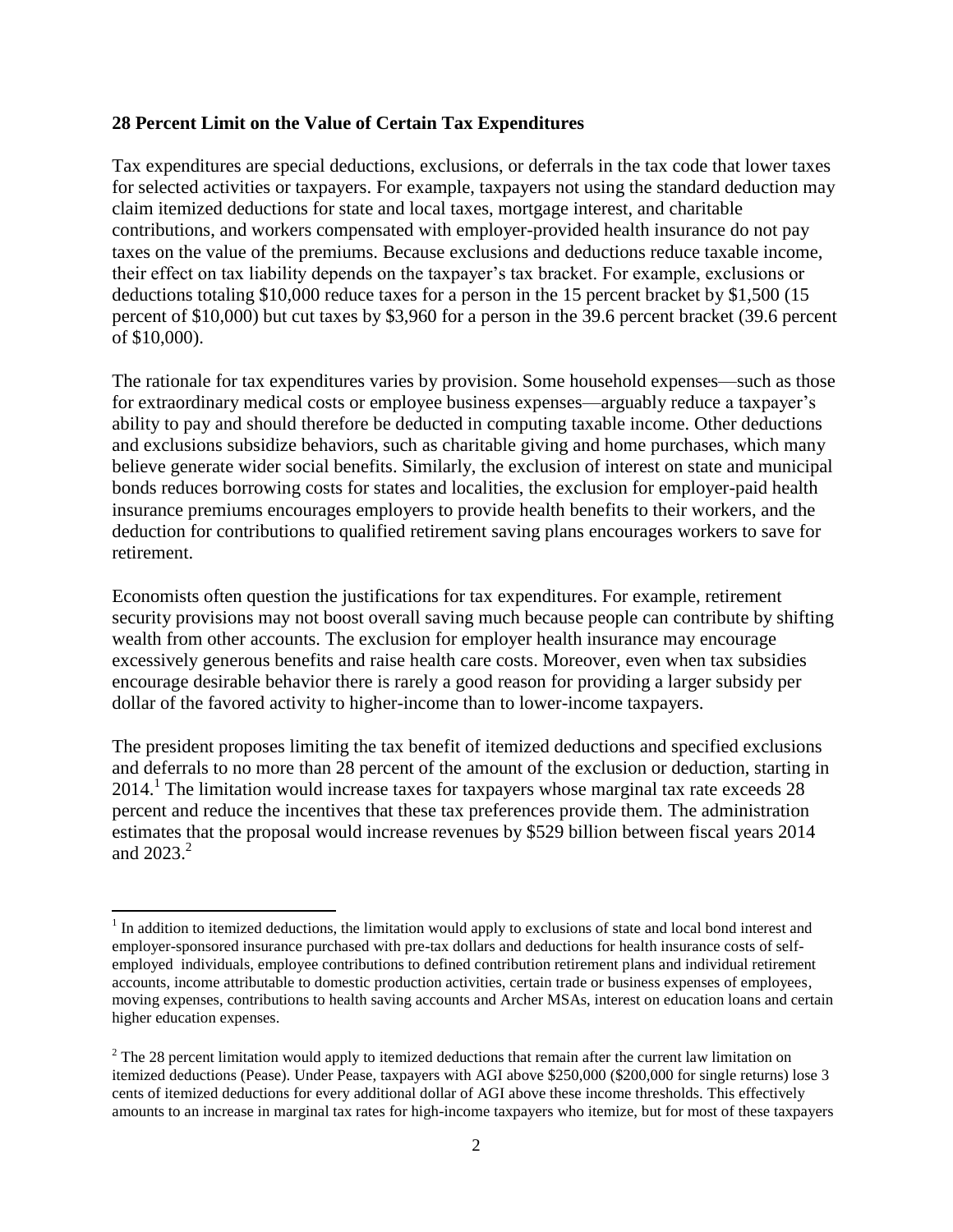In contrast to a similar proposal in last year's budget, the current 28 percent limit applies to all taxpayers—instead of only those with adjusted gross income of more than \$250,000 for couples and \$200,000 for single filers. This change would simplify the application of the limit for taxpayers. Almost of all the increased taxes from the proposal would continue to be paid by taxpayers with incomes above those threshold amounts.

The 28 percent limit would reduce, but not eliminate, incentives for high-bracket taxpayers to engage in certain behaviors, such as giving to charity or taking out a bigger mortgage. Retirement saving incentives would remain, but taxpayers close to retirement could face a penalty if their marginal tax rate in retirement is higher than 28 percent. High-bracket taxpayers will pay a modest federal income tax (up to 11.6 percent) on their state and local bond income, but the value of municipal bonds may experience little or no decline if the marginal bond purchaser is in the 28 percent bracket or below.

Some tax reform plans have proposed even more stringent limitations on tax expenditures. The 2005 President's Advisory Panel on Federal Tax Reform proposed replacing some itemized deductions (including home mortgage interest) with a 15 percent non-refundable credit. The 2010 debt reduction plans of the President's Fiscal Commission (Bowles-Simpson) and the Bipartisan Policy Center (BPC) proposed similar limits. Bowles-Simpson proposed a 12 percent non-refundable credit for mortgage interest and charitable contributions and BPC proposed a 15 percent refundable credit. All three panels proposed to eliminate the deduction for state and local income and property taxes.

 $\overline{\phantom{a}}$ 

the limit does not reduce the tax benefit from an additional dollar of a deduction. Pease can reduce itemized deductions by as much as 80 percent for high-income taxpayers, but few taxpayers reach that limit. For taxpayers at the 80 percent limit and in the 39.6 percent bracket, the current benefit of a deduction is 7.9 percent. The combination of the Pease limitation and the new 28 percent cap could further limit the tax savings from itemized deductions to as little as 5.6 percent. (Here, the benefit of each deduction is 28 percent of 20 percent, or 5.6 percent.)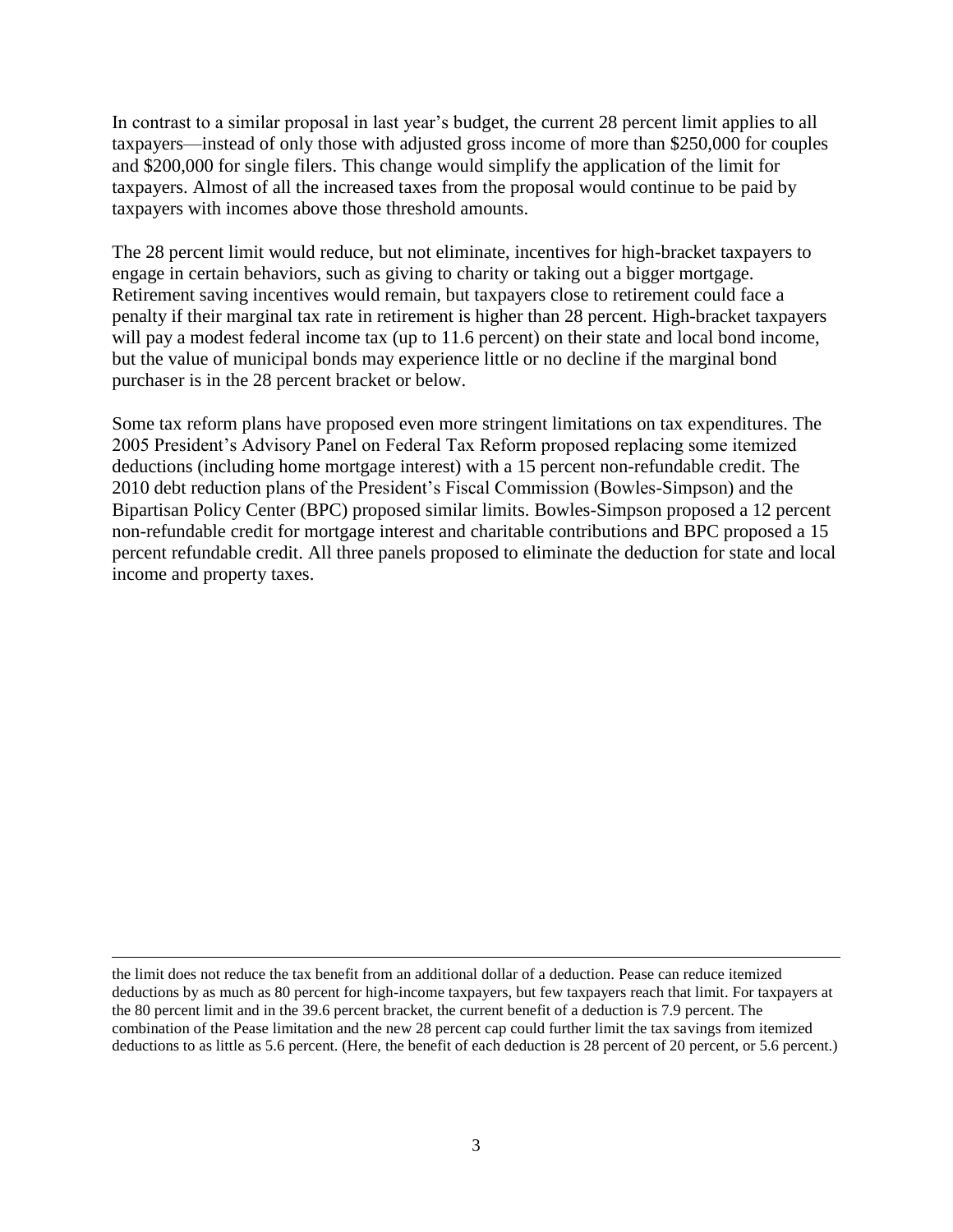# **Cap Retirement Saving Tax Benefits for Individuals with High Balances**

Under current law, tax benefits for defined-benefit pensions are capped by limiting the maximum benefit paid each year. In 2013, the maximum benefit a pensioner can receive is \$205,000; this limit is annually indexed to the cost of living. This limit applies only to related plans; pensioners with multiple plans can receive up to \$205,000 per plan. There is no maximum distribution for defined-contribution plans like IRAs and 401(k)s; tax preferences for these plans are instead limited by annual contribution limits. In tax year 2013, a worker and his employer can contribute up to \$51,000 each year to a workplace retirement account (a worker can contribute up to \$17,500 on their own) and a worker without a retirement plan can generally contribute \$5,500 annually to an IRA. Contributions limits are higher for workers over age 50, and contributions can be made regardless of an account's balance.

The president proposes to limit contributions to defined-contribution plans for workers with high balances. The proposed limit is the amount of assets needed to purchase an annuity that would provide the maximum benefit for defined-benefit plans—\$205,000 in 2013—at age 62. The cap for workers aged younger than age 62 would be the amount needed to purchase an annuity paying \$205,000 when the worker reaches 62. Because this amount is dependent on both worker age and prevailing interest rates, the maximum limit will be lower for younger workers and will decrease if interest rates rise. In 2013, the limit for a 62 year old would be \$3.4 million, while the limit for a 40 year-old would be \$1.0 million. The limit applies to the combined sum of all taxpreferred retirement assets, including defined-benefit pensions and Roth accounts, in addition to IRAs and 401(k)-type accounts.

The proposal limits only new contributions and would not change the tax treatment of accumulated account balances or future accumulations from prior years' contributions. If a worker's balances are above the cap in one year, she will not be able to make contributions in the following year, but may still be allowed to contribute in future years if interest rates fall, cost-ofliving increases, or the balance in her account declines. The rationale for the change is to limit tax benefits for investments in qualified retirement plans to amounts that provide a "reasonable" level of retirement income. The president points out that the new limit would reduce tax expenditures and reduce the extent to benefit of retirement saving incentives is tilted towards the highest income taxpayers, while preserving subsidies for most retirement saving. Opponents of the proposal argue that it will weaken incentives for firms to establish and contribute to retirement saving plans, unfairly punish high savers, and add unnecessary complexity to the tax code.

The proposal is unlikely to have much of an impact on either the deficit or retirement saving. Treasury estimates it will raise just \$9.3 billion over 10 years and it would affect only a very small proportion of account holders. For example, recent analysis by the Employee Benefits Research Institute found that just 0.1 percent of workers over 60 would be limited by this threshold. (The president's proposed 28 percent cap on tax expenditures will have a much stronger impact on retirement saving incentives than would this limitation.) The proposal is likely very progressive, limiting tax benefits for the wealthiest taxpayers able to shield a large amount of wealth from income tax, but will also add a substantial compliance burden for plan administrators and taxpayers.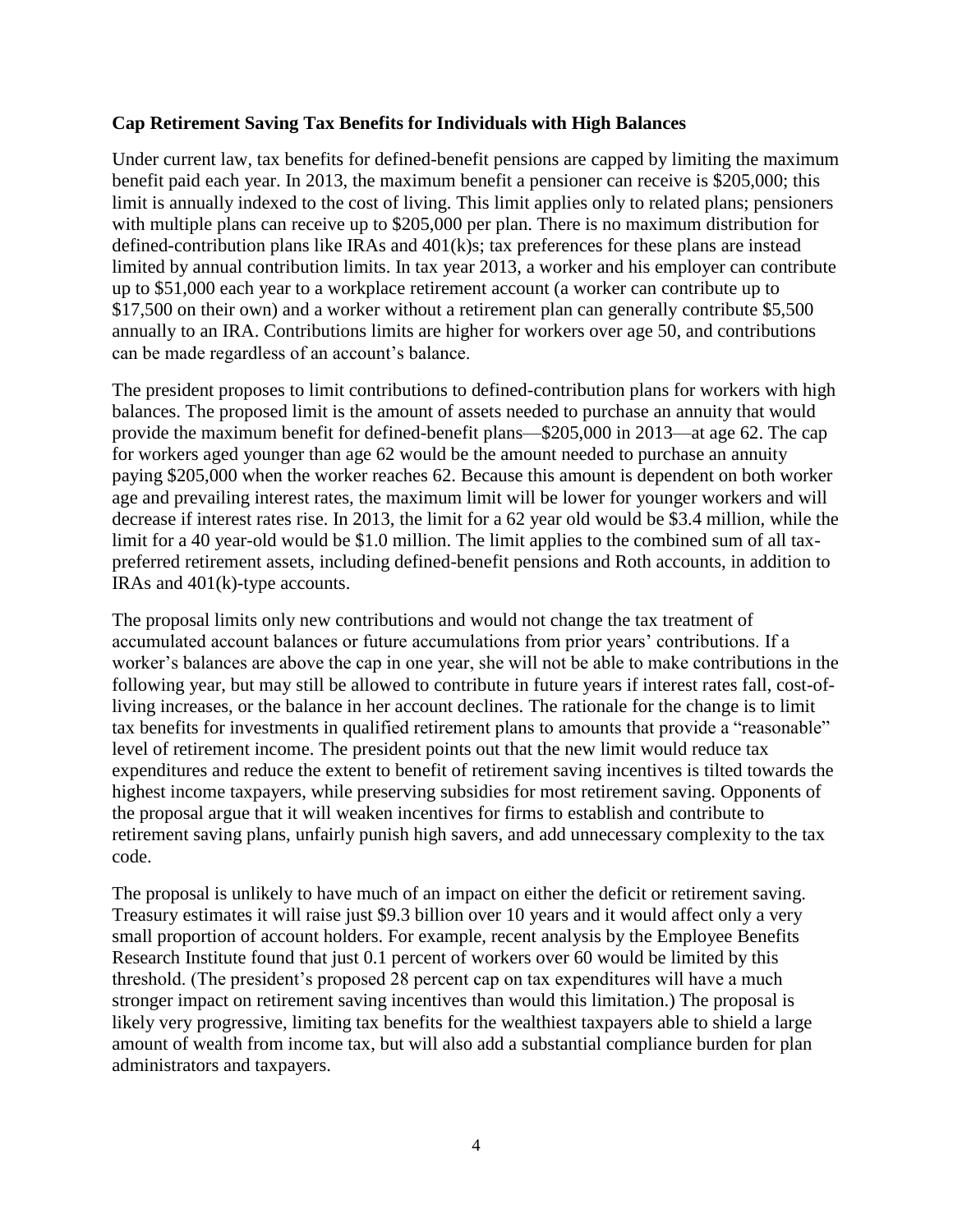#### **Implement a New Minimum Tax (the "Fair Share Tax") on High-Income Taxpayers**

The basic structure of the income tax exempts from tax a subsistence level of income, measured by the standard deduction and personal exemption amounts, and imposes tax on income above those levels at graduated rates. These provisions cause average tax rates to rise with income, so the basic structure of the income tax is progressive. But the tax law also includes special deductions, exclusions, credits, and preferential rates of tax that reduce effective tax rates and make the tax system less progressive than it would be if all income were taxable at ordinary rates. These provisions also undermine the principle of equal treatment of equals (horizontal equity) by making the effective tax rate facing taxpayers with favored forms of income or categories of expenses lower than the effective tax rates of others with the same total income.

The income tax contains several provisions that partially address the effects on progressivity and horizontal equity of special deductions, exclusions, credits, and rates of tax. The limitation on itemized deductions ("Pease") reduces the benefit of itemized deductions for higher-income taxpayers. The alternative minimum tax (AMT) also limits the value of certain itemized deductions (primarily the deductions for state and local taxes) and other tax preferences. The president's budget proposes to further limit all itemized deductions and some exclusions and other deductions by capping their tax value at 28 percent.

The president's budget proposes a new minimum tax called the "Fair Share Tax" (FST) as a further measure to limit tax preferences. The FST (also known as the "Buffett Rule") affects special deductions, credits and rates, but not exclusions. Under the proposal, taxpayers with incomes above \$2 million would pay an additional tax (the FST) equal to the excess of 30 percent of AGI over the sum of income and employee payroll taxes, less a credit for 28 percent of charitable contributions (as reduced by Pease). Income tax for this purpose is defined as the sum of regular income tax (reduced by all special credits), AMT, and the 3.8 percent surtax on investment income. The FST would phase in pro rata between \$1 million and \$2 million of AGI. So, for example, a taxpayer with income of \$1.5 million would pay an FST equal to 50 percent of the difference between 30 percent of AGI and income plus payroll taxes (less the charitable credit) and a taxpayer with income of \$1.2 million would pay an FST of 20 percent of that amount. Income limits would be half these amounts for married couples filing separately. All income limits would be indexed for inflation.

The FST would mostly affect high income taxpayers with substantial amounts of capital gains and qualified dividends. The special rates applied to these sources of income are worth the most per dollar of preferred income to taxpayers facing the highest ordinary income rates. And on average the highest income taxpayers receive a much larger share of their income in the form of capital gains and dividends than other taxpayers. The FST would substantially increase the marginal tax rate high income taxpayers pay on additional gains and dividends, especially for those with incomes in the \$1 million to \$2 million phase in range. The FST would not affect taxpayers who benefit from exclusions, such as those for municipal bond interest income, accruals within retirement saving plans, and employer-paid health insurance benefits, because these forms of income are not counted in AGI. But these exclusions would be limited by the president's 28 percent limitation on the value of tax preferences.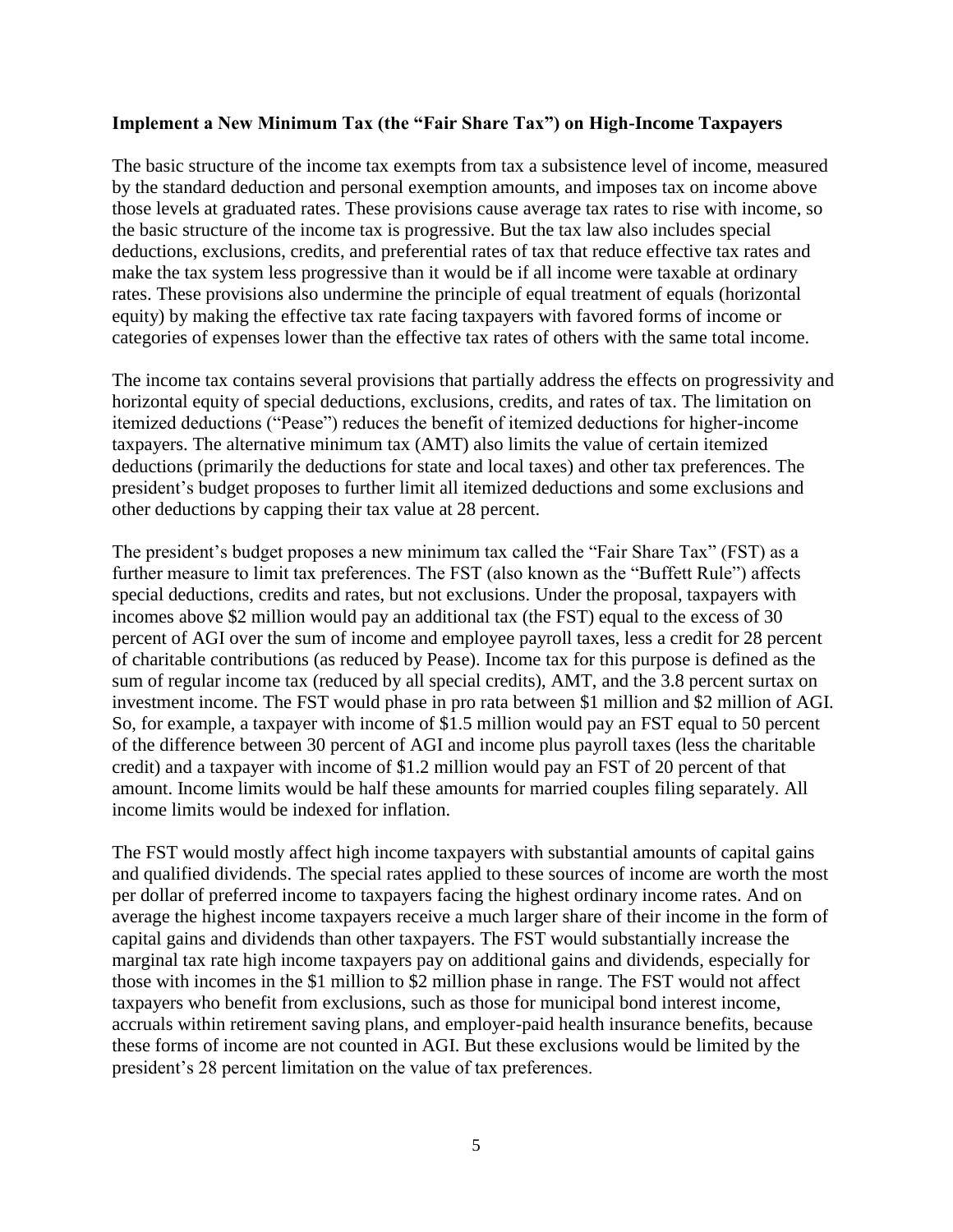### **Incentives for Investment in Infrastructure**

The president's budget includes eleven tax proposals to expand public and private investment in infrastructure. The major new proposal is the introduction of America Fast Forward Bonds (AFFBs), taxable bonds that offer a direct refundable tax credit to issuers and would be an optional alternative to traditional tax-exempt bonds. AFFBs are modeled after the Build America Bonds (BABs) that were available to state and local governments in 2009 and 2010 as part of the American Recovery and Reinvestment Act of 2009 (ARRA). Other proposals would loosen regulations for some existing private activity bond programs by repealing limits on the use of specific types of debt, removing volume caps for some activities, and broadening program eligibility.

State and local governments undertake most of U.S. spending on infrastructure. Bonds that state and local governments issue to finance these projects are mostly either guaranteed by state or local general revenues (general obligation bonds) or by revenue from specific projects (revenue bonds). The interest on debt issued for public purposes (schools, roads etc.) is excluded from federal taxable income, reducing the cost of borrowing because investors are willing to accept a lower interest rate in exchange for federal tax exemption. However, because this subsidy varies with the tax rate of the bond-holder, it provides a windfall benefit to taxpayers in the highest bracket, whose benefit per dollar of lending from tax-exemption exceeds the reduced borrowing costs to states and localities. A fixed-percentage tax credit for interest costs (like AFFBs or BABs) could provide the same borrowing subsidy at a lower fiscal cost.

The administration considers BABs to have been a successful program, helping to shore up a struggling municipal debt market in the aftermath of the financial crisis. About \$185 billion in BABs were issued from April 2009 through December 2010 when the program ended. This money financed new public infrastructure.

There are differences between AFFBs and BABs. AFFBs generally will provide a smaller subsidy than BABs. For standard AFFBs, the tax credit will equal 28 percent of interest in contrast to the 35 percent credit offered on BABs, but the subsidy for school construction projects would equal 50 percent of interest. In addition, AFFBs will allow a broader category of projects to be eligible. AFFBs and other taxable bonds can attract new sources of capital, since non-traditional buyers such as foreigners and pension funds that do not benefit from taxexemption would benefit from the subsidized interest rates.

The 28 percent credit for interest is equal to the president's proposed limit on tax preferences and would be approximately revenue neutral (if outlay costs are included), assuming the overall limitation on tax preferences is enacted, but move costs from the tax to the expenditure side of the budget by replacing the revenue loss from tax-exempt debt with direct outlays. In contrast, the increased Federal subsidy rate for school construction bonds is expected to cost on net about \$10 billion from 2014 through 2023. In total, AFFBs raise receipts by \$79 billion, while increasing outlays by \$90 billion. The entire set of infrastructure proposals will increase the federal deficit by \$17.4 billion between 2014 and 2023.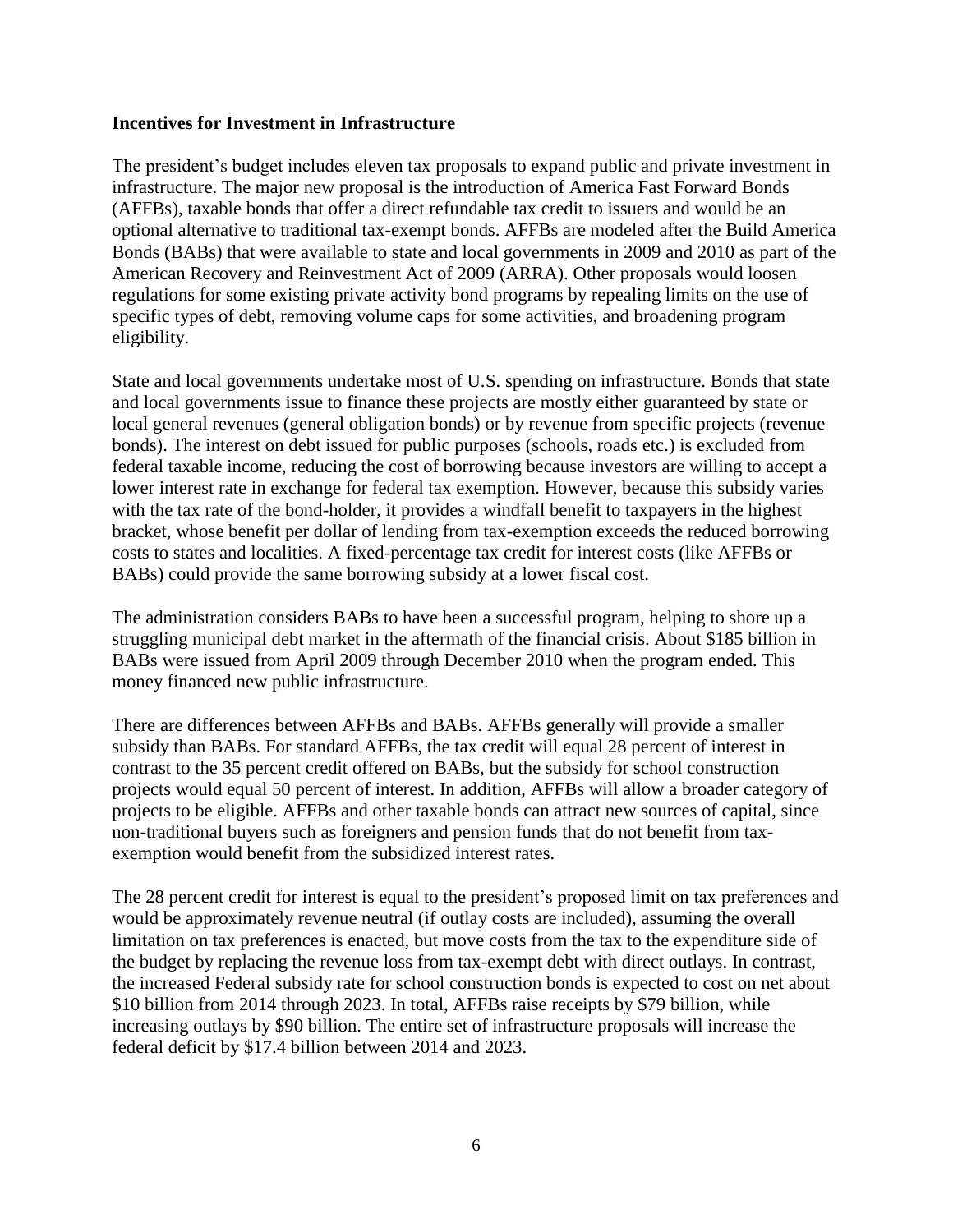While the president's budget stresses the benefits of the BABs program, there is some skepticism on the part of some state and especially local governments about the attractiveness of the direct interest subsidies. Local governments express some doubts about the ability of small borrowers to access these bonds, and worry this is a first step to eliminating the standard tax exemption for municipal bond interest. They also worry about whether the promised subsidies will be provided, and cite the fact that BAB payments are subject to the sequestration cuts, leaving borrowers with higher net interest costs than expected.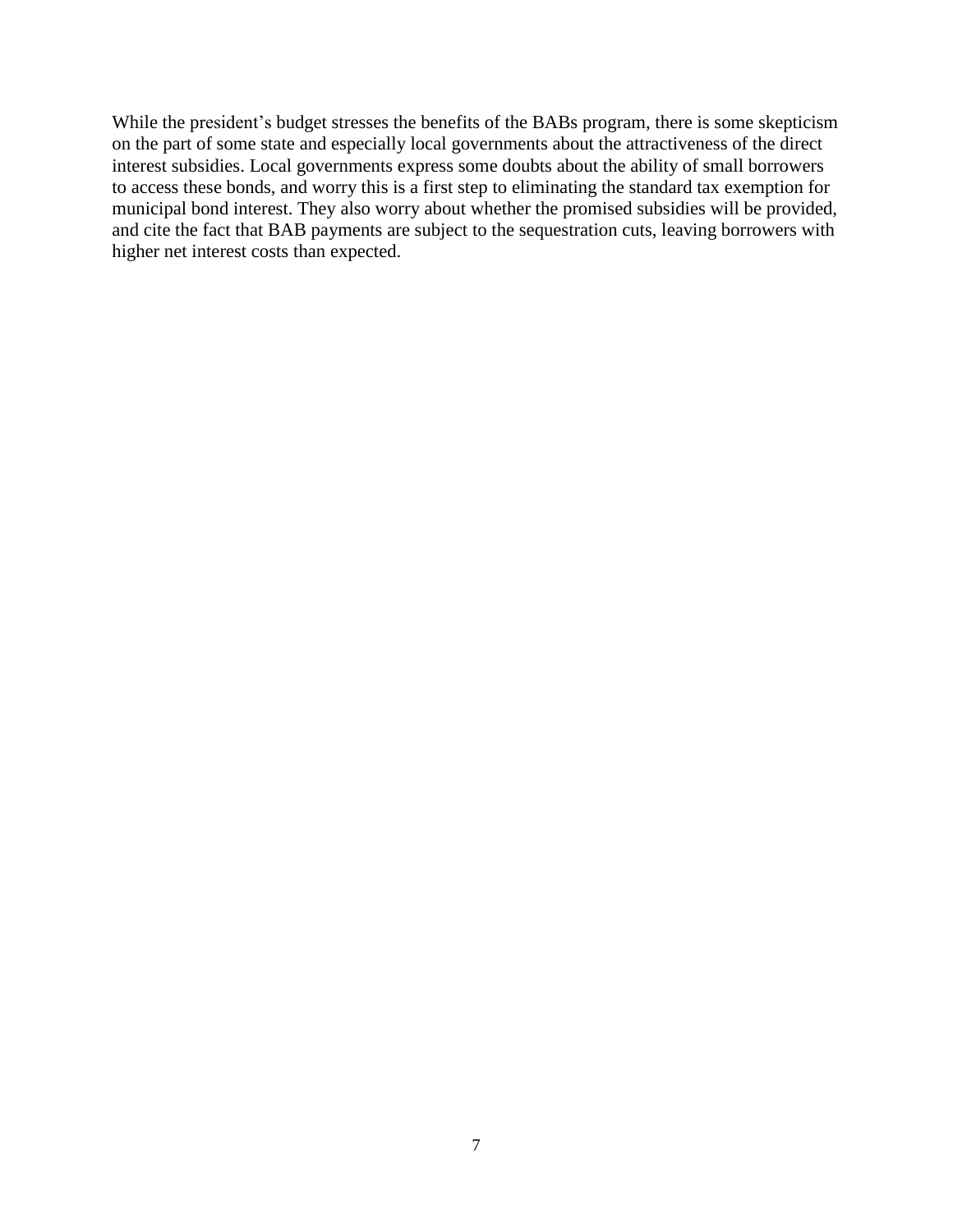# **Replace the Consumer Price Index (CPI) with the Chained CPI for Purposes of Indexing Tax Provisions for Inflation**

Many parameters in the federal tax system are indexed for inflation to prevent rising prices from raising tax burdens. Those parameters include the standard deduction, personal exemptions, thresholds for individual income tax brackets, and phaseout ranges for various tax preferences. Indexation is typically based on changes in the Consumer Price Index for All Urban Consumers (CPI-U).

The CPI-U generally overstates the effect of inflation on living costs because it does not fully account for changes in consumption that households make in response to changing prices. In particular, the index measures the change in cost of a fixed basket of goods and services and allows substitution only among very similar items. It does not account for shifts between different items, such as consuming less beef and more chicken when the relative price of beef rises.

In contrast, the chained CPI (C-CPI) takes account of actual changes in consumption by using contemporaneous expenditures to weight price changes. It therefore provides a more accurate measure of actual changes in living costs. If people buy more chicken and less beef in response to rising beef prices, the weight given to chicken prices increases relative to that for beef. That alternative method means that the C-CPI will generally, but not always, change less than the CPI-U.

The president proposes to use the C-CPI in place of the CPI-U to index tax parameters. The change would apply to tax years starting after 2014, but the budget does not explain the transition between the two indices. In addition, a separate proposal would further modify indexation to make sure that a fall in prices would not lead to a reduction in tax parameters.

Because the C-CPI grows more slowly than the CPI-U, using it instead of the CPI-U to index tax parameters would reduce the growth rate of standard deductions and personal exemptions, bracket widths for determining higher tax rates, and income levels at which provisions phase in and phase out. All of those factors would raise tax revenue.

Because the effect of using a slower growing price index compounds over time, differences between tax parameters indexed by the alternative measures and revenue gains from the proposal, while initially very small, would grow rapidly. The administration estimates that shifting to the C-CPI would increase revenue by \$1 billion in fiscal year 2015, by \$28 billion between 2015 and 2019, and by \$100 billion over the 2014–2023 period.

One concern about using the C-CPI involves the substantial delay until final values are available. Because estimating the chained index requires consumption data, the Bureau of Labor Statistics (BLS) issues estimates in three installments: initial values the month after the month in question, interim values in February of the following year, and final values in February of the second subsequent year. As a result, final values appear between 14 months and 25 months later. Although this delay means that a single year's adjustment could be too high or too low, such errors would not cumulate because the BLS corrects errors in earlier years over time (see note below).